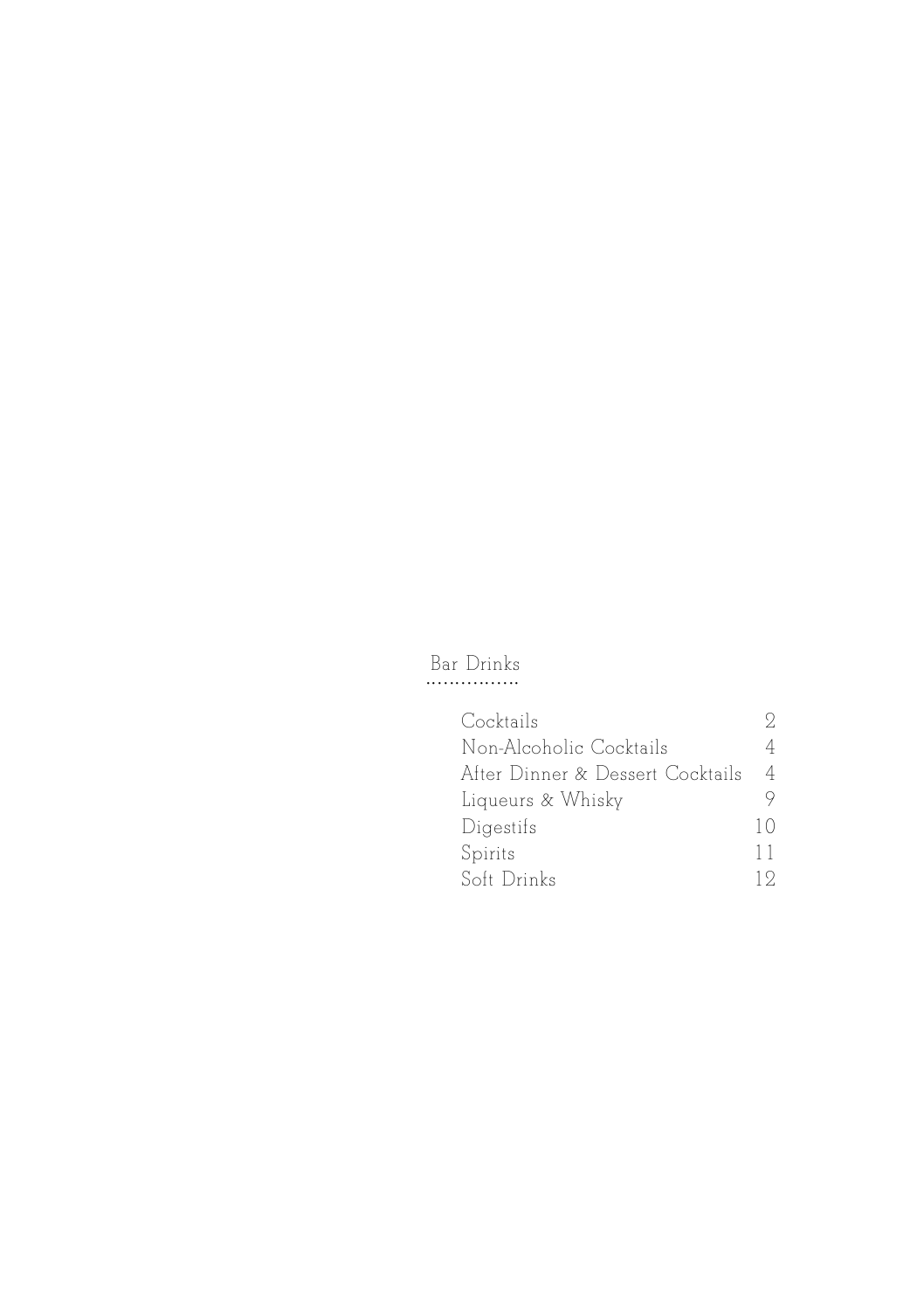## Classic Cocktails ..........................

Contemporary Cocktails .....................................

Margarita 15.  $15.5$ Tequila El Jimador Blanco, Cointreau Lime

Aperol Spritz Aperol, Soda Water Prosecco

Mojito 14.  $14^{5}$ Rum Havana 3 Fresh Mint, Lime, Soda Water

Santé 5 Lillet Rosé, Fever-Tree Soda Water, Prosecco, Berries

5

 $14^{5}$ 

Old Fashioned  $14^5$ Bulleit Bourbon, Brown Sugar, Angostura Bitters Italicus Spritz Italicus Rosolio Di Bergamotto, Soda Water, Prosecco, Olives

Dark N Stormy 5 Havana Club 7 Rum, Ginger Beer, Fresh Lime La Vie Est Belle 15.5 Mirabeau Rosé Gin Elderflower Cordial, Fresh Lemon Eager Cranberry Juice

| Caipirinha                 | $14^{\circ}$ | Long Island Iced Tea              | 165 |
|----------------------------|--------------|-----------------------------------|-----|
| Cachaça, Fresh Lime, Sugar |              | Don Julio Blanco Tequila,         |     |
|                            |              | Sipsmith Gin, Cointreau           |     |
|                            |              | Havana 3yrs Rum, Ketel One Vodka, |     |
|                            |              | Coca-Cola, Lime                   |     |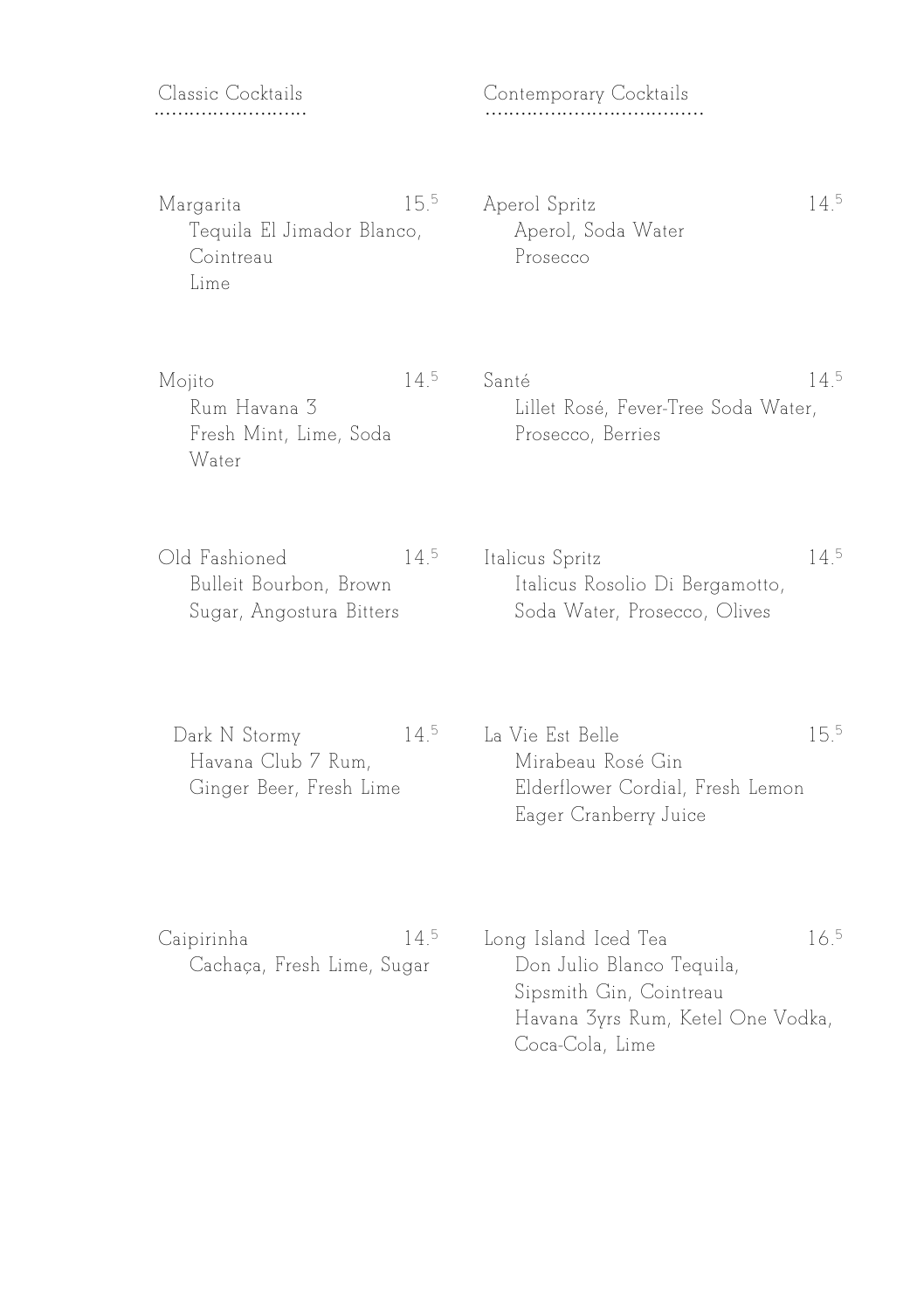## Martini Cocktails ..........................

## Champagne Cocktails .................................

Classic Martini From 16 Your Choice of Gin & Vodka Served Dry, Dirty and Garnished with an Olive, Twist of Lemon

#### French Kiss Passion Fruit Syrup, Funkin Strawberry Purée, NV Taittinger Brut Reserve Champagne

17.5

| Manhattan                | $15.5 -$ | Orrery Classic                | 75 |
|--------------------------|----------|-------------------------------|----|
| Woodford Reserve Bourbon |          | Hennessy VS Cognac, Angostura |    |
| Belsazar Red Vermouth    |          | Bitters, Sugar                |    |
| Angostura Bitters        |          | NV Taittinger Brut Reserve    |    |
|                          |          | Champagne                     |    |

| Porn Star Martini   | 155 | French 75                  | 175 |
|---------------------|-----|----------------------------|-----|
| Absolut Vanilla     |     | Tangueray 10, Lemon Juice  |     |
| Passion Fruit Juice |     | NV Taittinger Brut Reserve |     |
| Prosecco            |     | Champagne                  |     |

| Lychee Martini           | 15.5 | Raspberry Mimosa                 |  |
|--------------------------|------|----------------------------------|--|
| Vodka Ketel One, Boudier |      | Absolut Rasberri Vodka, Chambord |  |
| Lychee Liqueur           |      | NV Taittinger Brut Reserve       |  |
| Lime, Lychee Juice       |      | Champagne                        |  |
|                          |      |                                  |  |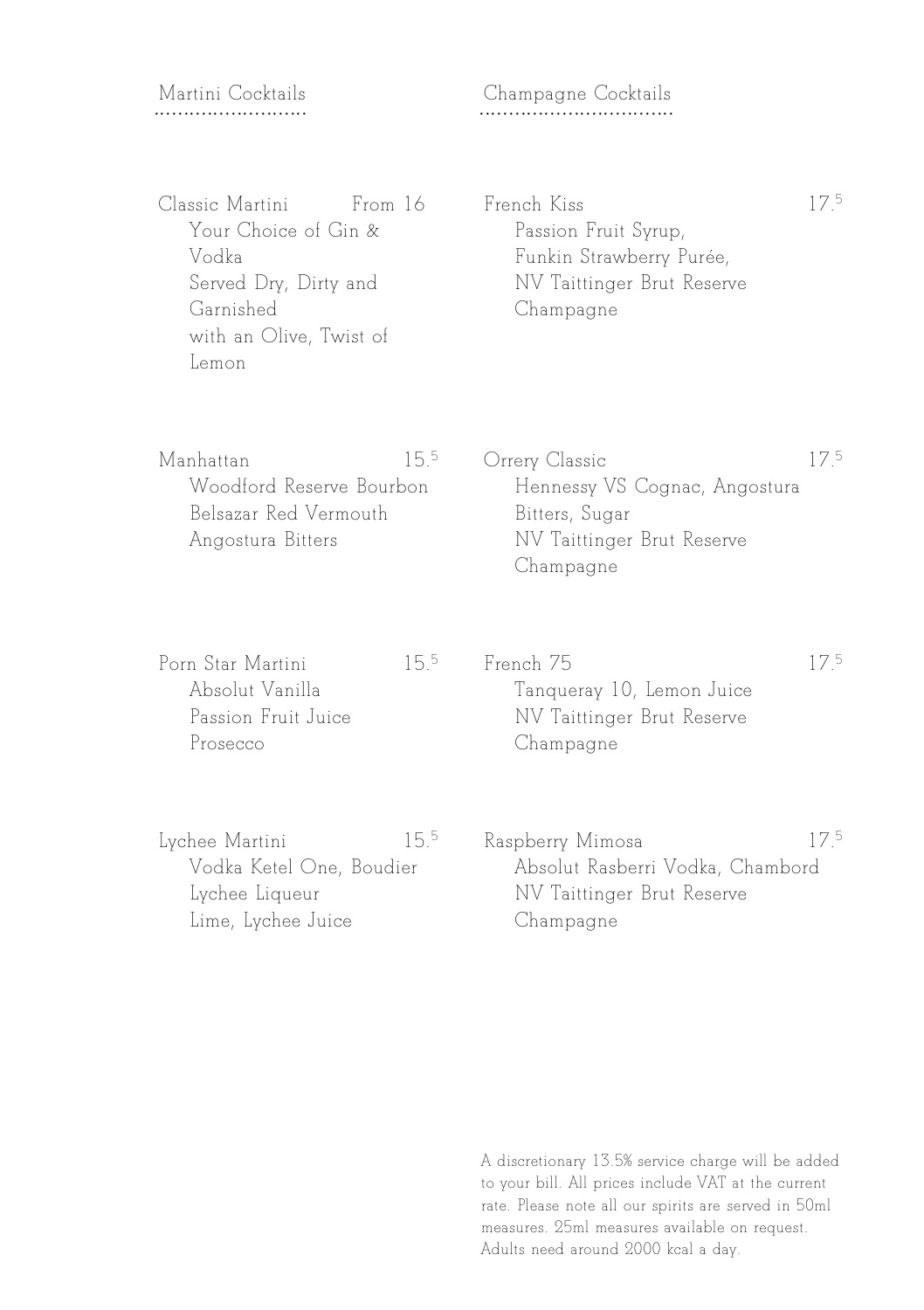Non-Alcoholic Cocktails ....................................

- Everleaf Spritz 33kcal 10 Everleaf Forest, Slim Light Tonic, Orange
- Virgin Raspberry Mojito86kcal 9 Apple Juice, Fresh Mint, Raspberry, Lime

Tropi – Cali 106kcal 10 Caleno, Mint, Pineapple Juice Fresh Lemon

Stormy Virgin 70kcal 10 Caleno Dark & Spicy, Fever-Tree Sicilian Lemonade

Cos-No-Politan 41kcal 10 Everleaf Mountain Eager Cranberry Juice Fresh Lime

| Liqueur Coffees                                                      |                 |
|----------------------------------------------------------------------|-----------------|
| French Coffee<br>Hennessy VS Cognac<br>Coffee, Double Cream, Sugar   | $14^{5}$        |
| Irish Coffee<br>Roe & Co Irish Whisky<br>Coffee, Double Cream, Sugar | $14^{5}$        |
| Mexican Coffee<br>Kahlua, Coffee<br>Double Cream, Sugar              | 14 <sup>5</sup> |
| Baileys Coffee<br>Baileys, Coffee<br>Double Cream, Sugar             | 14 <sup>5</sup> |
| Calypso Coffee<br>Tia Maria, Coffee<br>Double Cream, Sugar           | $14^{5}$        |
| Italian Coffee<br>Amaretto Disaronno, Coffee<br>Double Cream, Sugar  | $14^{5}$        |

After Dinner Cocktails .................................

- Espresso Martini 155 Ketel One Vodka, Kahlua, Espresso
- White Russian 15.5 Belvedere Vodka, Kahlua Double Cream
- Lemon Zest Martini 15.<sup>5</sup> Sauvelle Vodka, Lemon Juice, Simple Syrup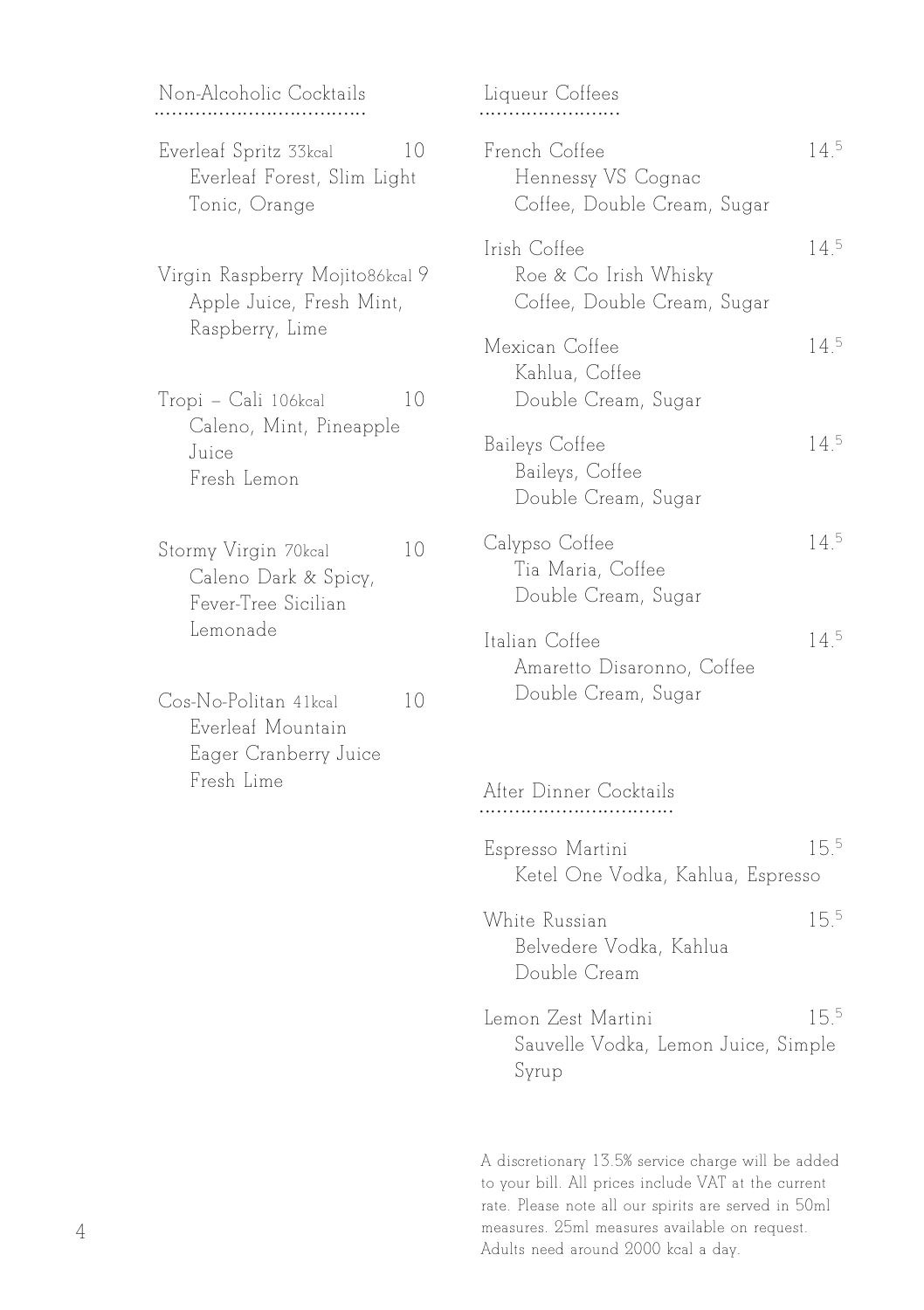Negroni

5

Tanqueray Gin Campari, Belsazar Red Vermouth

Dark N Stormy 14.5 Havana Club 7 Rum, Ginger Beer Fresh Lime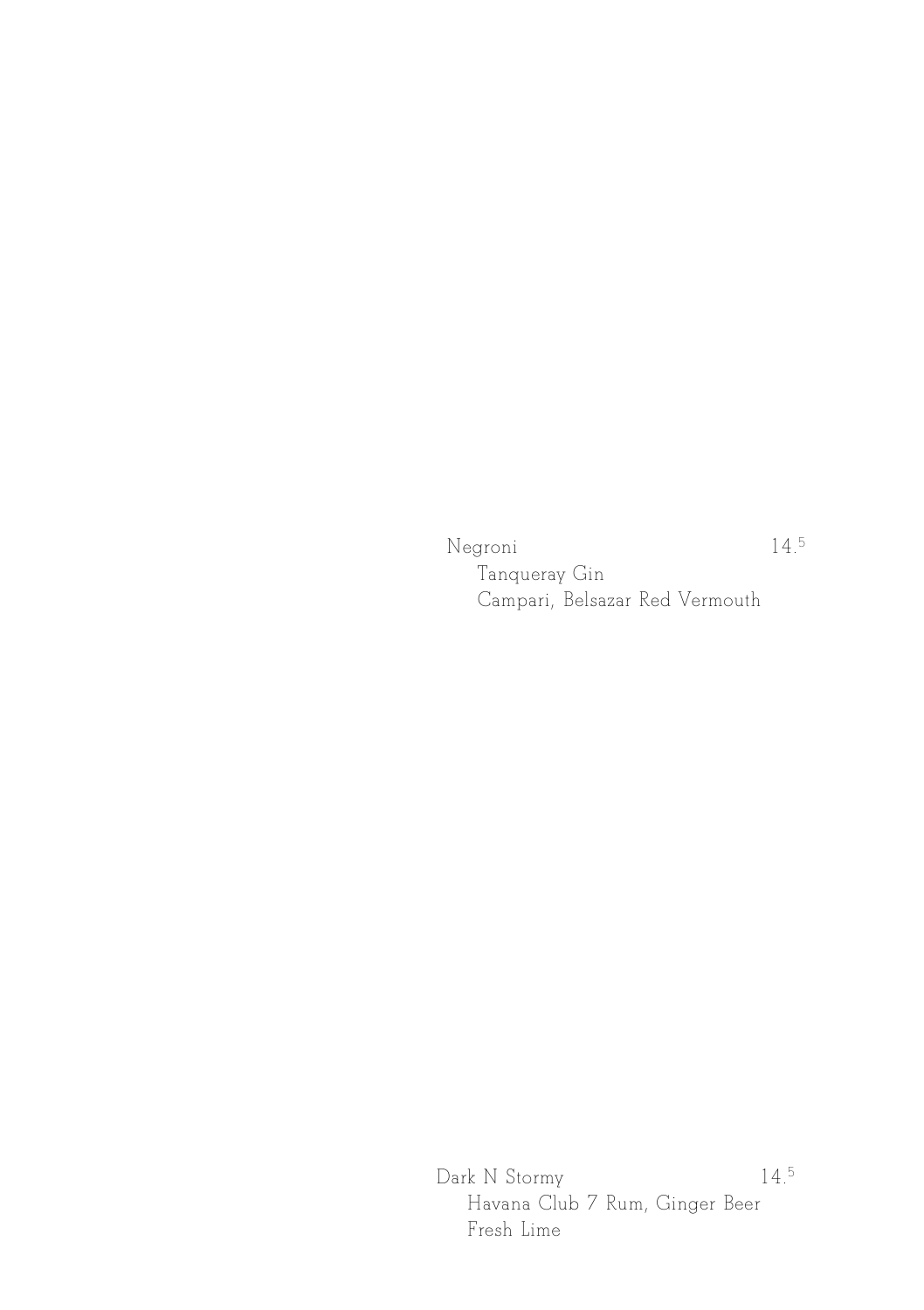Vesper

15.5

Monkey 47 Gin, Ketel One Vodka, Lillet Blanc

Gimlet Cambridge Gin Simple Syrup Lemon Juice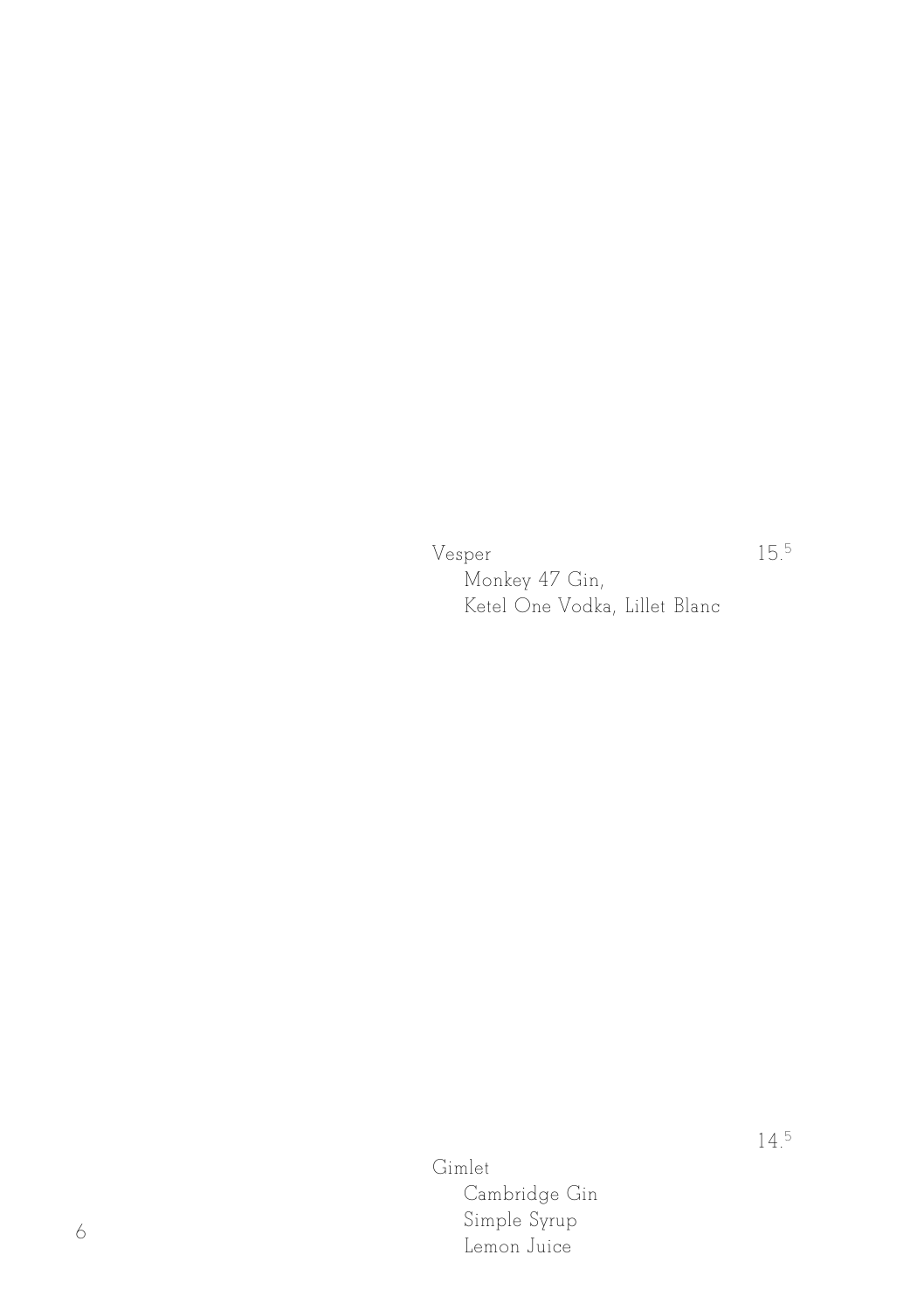Manhattan 15. Woodford Reserve Bourbon, Belsazar Red, Angostura bitters

Cosmopolitan Ketel One Vodka, Cointreau Cranberry juice, Lime

15.5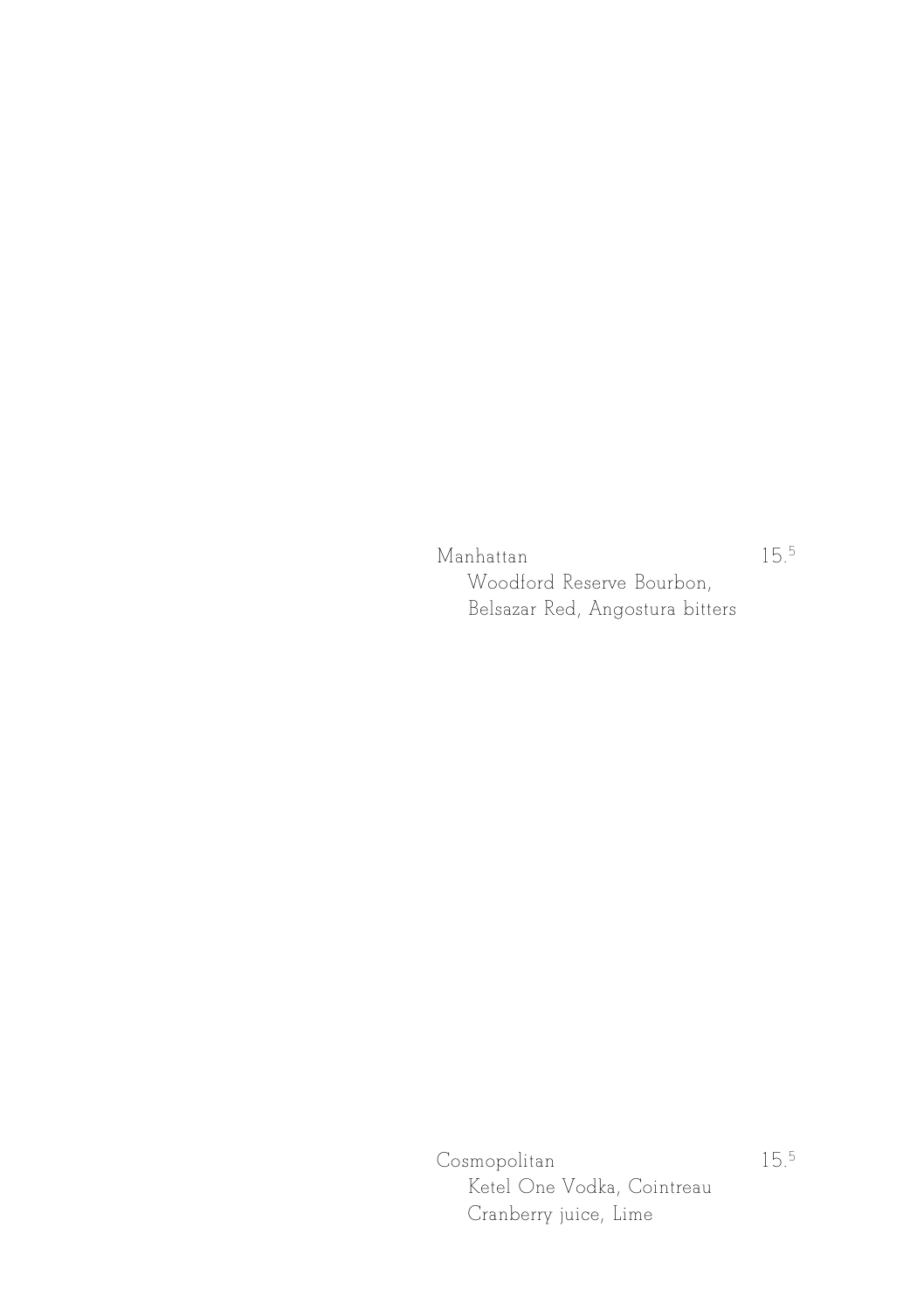Lychee Martini 15.5 Vodka Ketel One, Lychee Liqueur Lime, Lychee Juice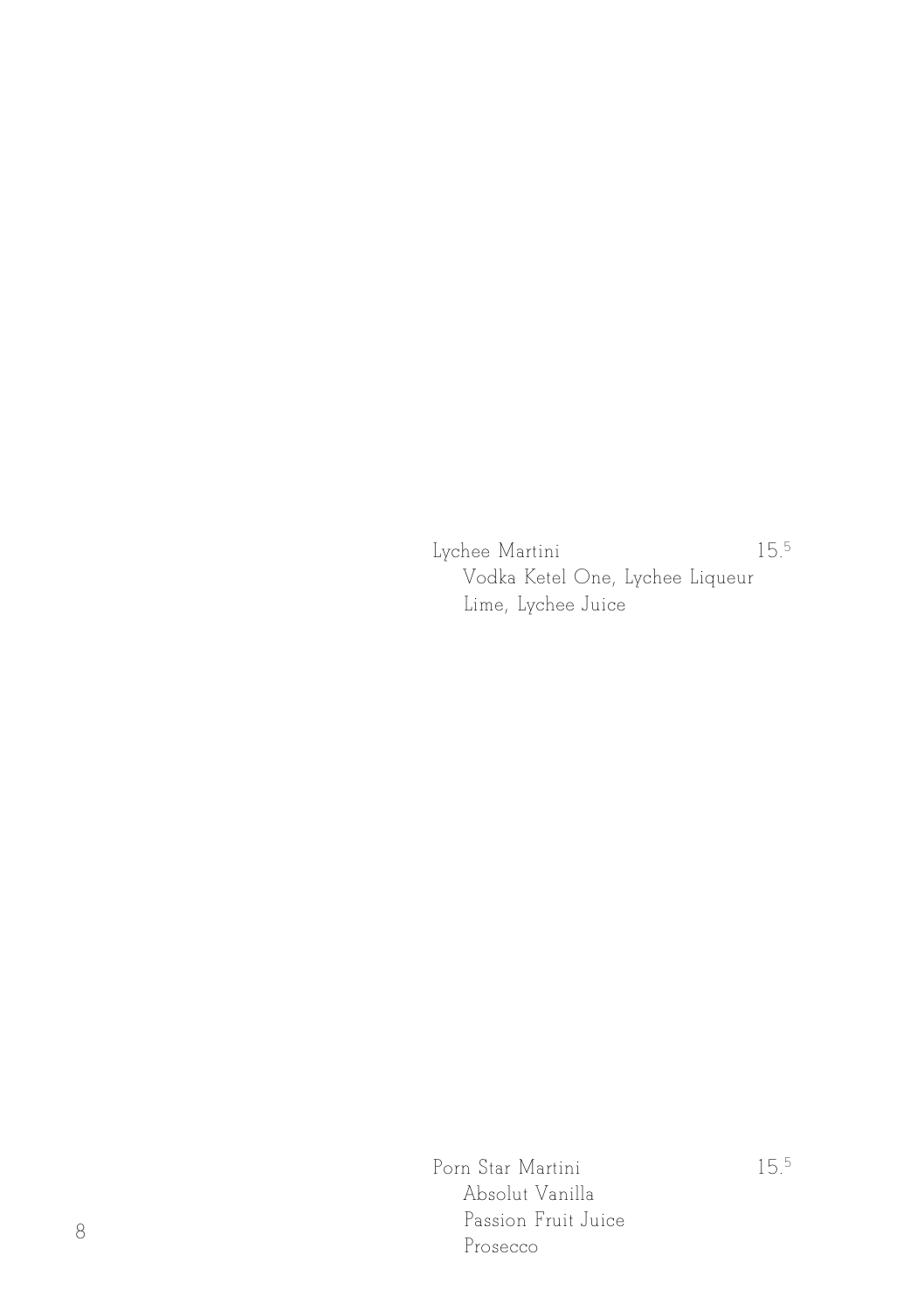## Tequila <sup>50ml</sup><br>................

| Olmeca Altos Plata     | $16^{5}$        |
|------------------------|-----------------|
| Don Julio Blanco       | 15.5            |
| Don Julio Reposado     | 17 <sup>5</sup> |
| Don Julio Anejo        | 19              |
| El Jimador Blanco      | $14^{5}$        |
| El Jimador Reposado    | 16              |
| Del Maguey Vida Mezcal | 175             |

Bitters & Aniseed 50ml ...............................

| Ricard  | 5  |
|---------|----|
| Campari | -5 |
| Aperol  | 5  |

## Vermouths & Aperitifs 50ml

| Belsazar Dry                   | 85              |
|--------------------------------|-----------------|
| Belsazar Red                   | 8 <sup>5</sup>  |
| Belsazar Rose                  | 8 <sup>5</sup>  |
| Lillet Blanc                   | 8 <sup>5</sup>  |
| Lillet Rose                    | 8 <sup>5</sup>  |
| Pimms No1                      | 85              |
| Dubonnet                       | 85              |
| Italicus Rosolio Di Bergamotto |                 |
|                                | 11 <sup>5</sup> |
| Punt E Mes                     | 85              |
| Everleaf 0% ABV                | 8               |

## Liqueurs 50ml

| Amaretto             | 95              |
|----------------------|-----------------|
| Limoncello           | 9.5             |
| Sambuca              | 95              |
| Chambord             | 95              |
| Green Apple Schnapps | 95              |
| Baileys              | 95              |
| Cointreau            | 95              |
| Jägermeister         | 95              |
| Drambuie             | 95              |
| Kahlua               | 95              |
| Southern Comfort     | 95              |
| Tia Maria            | 95              |
| La Fee Absinthe      | 13 <sup>5</sup> |
|                      |                 |

# Whisky 50ml ................

#### Japanese

| Suntori Toki |  |  |
|--------------|--|--|
|--------------|--|--|

#### Highland, Speyside Single Malt Scotch Whisky

| Copper Dog                 | 13 <sup>5</sup> |
|----------------------------|-----------------|
| Glenlivet 12yrs            | 13 <sup>5</sup> |
| The Glenlivet 'Caribbean'  | 14              |
| Glenlivet Founders Reserve | 14 <sup>5</sup> |
| Oban 14yrs                 | 15              |
| Fettercairn 12yrs          | 18              |
| Dalmore 12yrs              | 18              |
| Dalmore Cigar Malt Reserve | 28 <sup>5</sup> |
| Dalmore 25yrs              | 130             |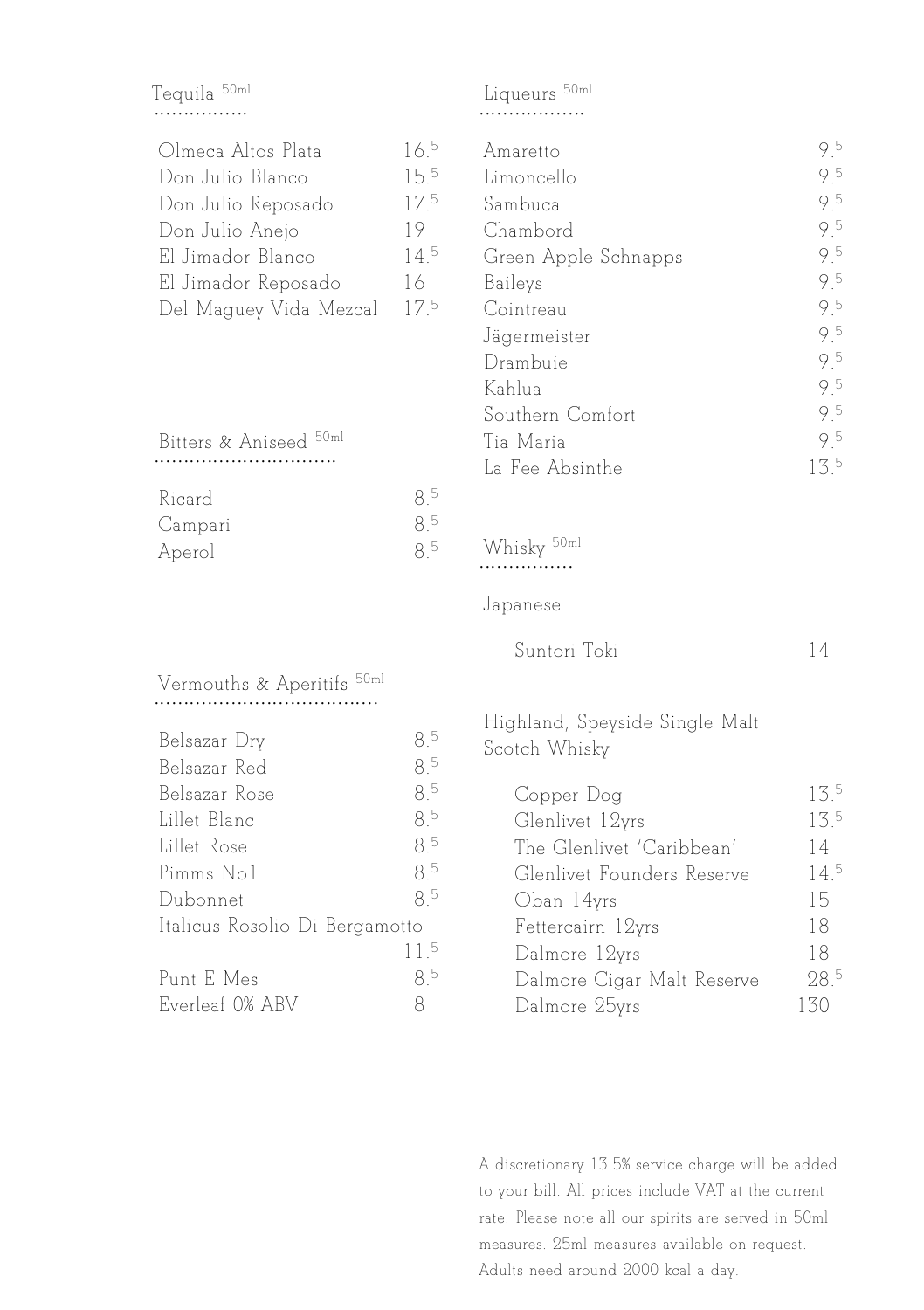| Islay, Jura, Skye Single Malt<br>Scotch Whisky                                                                                                                             |                                           |
|----------------------------------------------------------------------------------------------------------------------------------------------------------------------------|-------------------------------------------|
| The Ardmore<br>Talisker 10yrs<br>Bowmore 25yrs<br>Jura 10yrs<br>Ardbeg 10yrs                                                                                               | 14.5<br>14<br>46<br>12.5<br>15            |
| Blended / Scotch Whisky / Rye                                                                                                                                              |                                           |
| Johnnie Walker<br>Black Label<br>Glenmorangie<br>Original 10yrs<br>Glenmorangie Lasanta<br>Glenmorangie 18yrs<br>Johnnie Walker<br>Blue Label                              | 11 <sup>5</sup><br>13<br>15.5<br>23<br>36 |
| Irish Whiskey                                                                                                                                                              |                                           |
| Jameson<br>Jameson Black Barrel<br>Slane<br>Roe & Co Blended<br>Redbreast 12yrs                                                                                            | 12<br>13.5<br>13<br>14<br>16              |
| Bourbon                                                                                                                                                                    |                                           |
| <b>Bulleit Bourbon</b><br>Bulleit 10yrs<br>Jack Daniels<br>Jack Daniels Honey<br>Jack Daniels Apple<br>Gentleman Jack<br>Jack Daniels Single Barrel 15<br>Woodford Reserve | 13.5<br>16<br>12<br>12.5<br>12.5<br>12.5  |

Bourbon 14.<sup>5</sup><br>Woodford Reserve Rye 18 Woodford Reserve Rye 18

Maker's Mark Private 22

| Cognac |  |  |  |  |  | 1m1 |  |  |
|--------|--|--|--|--|--|-----|--|--|
|        |  |  |  |  |  |     |  |  |

| Hennessy VS<br>Delamain Pale & Dry XO<br>Hennessy Paradis Imperial<br>Remy Martin, Louis XIII | 14.5<br>25<br>200.5<br>250 |
|-----------------------------------------------------------------------------------------------|----------------------------|
| Armagnac <sup>50ml</sup>                                                                      |                            |
| Baron de Sigognac<br>Bas Armagnac 10yrs                                                       | 16                         |
| Baron de Sigognac<br>Bas Armagnac 20yrs                                                       | 20                         |
| Dartigalongue<br>Bas Armagnac 1979                                                            | 27                         |
| Calvados <sup>50ml</sup>                                                                      |                            |
| Calvados Pays Auge Dupont VSOP                                                                | 16                         |
| Grappa & Eau de Vie 50ml                                                                      |                            |
| Grappa Di Moscato, Tosolini<br>Grappa Agricola Riserva                                        | 15.5                       |
| Friulana, Tosolini                                                                            | 18                         |
| Poire William, Miclo                                                                          | 14                         |
| Kirsch Vieux, Miclo<br>Pisco Aba                                                              | 14<br>12.5                 |
| Sake 50ml                                                                                     |                            |

| Akashi Tai Plum | 10 <sup>5</sup> |
|-----------------|-----------------|
| Akashi Tai Yuzu |                 |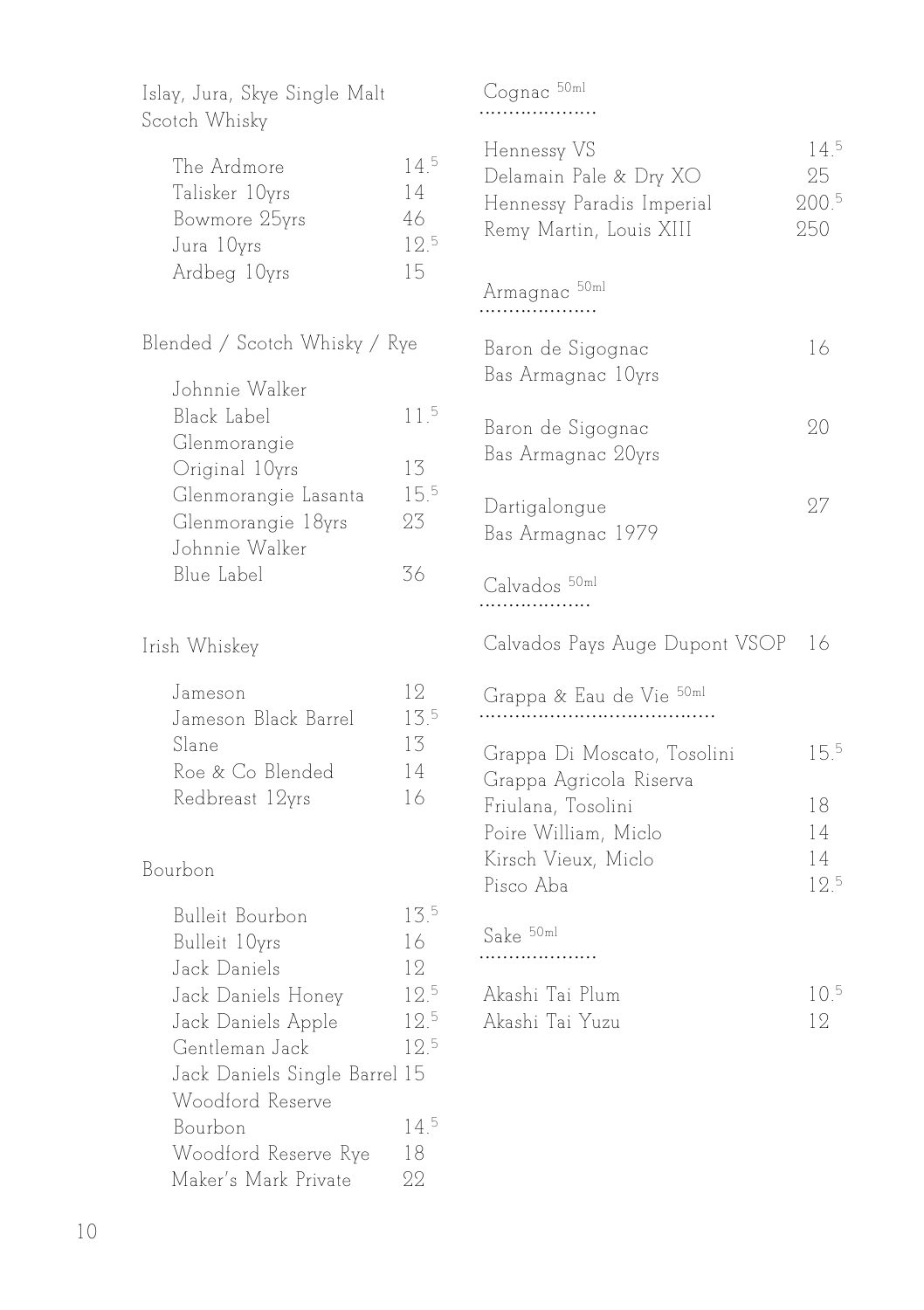## Vodka 50ml ...............

| Ketel One              | 11              |
|------------------------|-----------------|
| Ketel One Grapefruit   |                 |
| & Rose                 | 11              |
| Ketel One Peach        |                 |
| & Orange               | 11              |
| Ciroc                  | 13              |
| Sauvelle               | 15              |
| Belvedere              | 14              |
| Absolut Vanilla        | 11              |
| Absolut Pear           | 11              |
| Absolut Raspberry      | 11              |
| Chase Oak Smoked Vodka | 13 <sup>5</sup> |
| Suntory Haku           | 13              |

Rum 50ml ...............

| Havana Club 3years   | 11              |
|----------------------|-----------------|
| Havana Club Especial | 12              |
| Havana Club 7years   | 12 <sup>5</sup> |
| Havana Club Spiced   | 11 <sup>5</sup> |
| Havana Club Maestros | 18.             |
| Koko Kanu            | 11              |
| Ron Zacapa 23yrs     | 20 <sup>5</sup> |
| Flor de Cana 12yrs   | 20.5            |
| Lambs Spiced         | 12.5            |
| Cachaca Yaguara      | 11.5            |
|                      |                 |

Gin 50ml ............... Tanqueray 11 Tanqueray 10 13.5 Tanqueray Flor de Sevilla 12.5 Mirabeau Rosé 12.5 Sipsmith 12.5 Sipsmith Lemon Drizzle 12.5 Monkey 47 5 No<sup>3</sup> London Dry 18.<sup>5</sup> Ki No Bi Kyoto Dry Gin 17 Cambridge 12.5 Cambridge Truffle 24.5 Cambridge Distillery Japanese Gin 16 Hendricks 12 Hendricks Lunar 13.5 Malfy Arancia 12 Malfy Limone 12 Malfy Rosa 12 Villa Ascenti 14 The Botanist Islay 13.5

Tarquins Cornish Gin 13.5

& Lime 14 Suntory Roku 13.5

Tarquins Strawberry